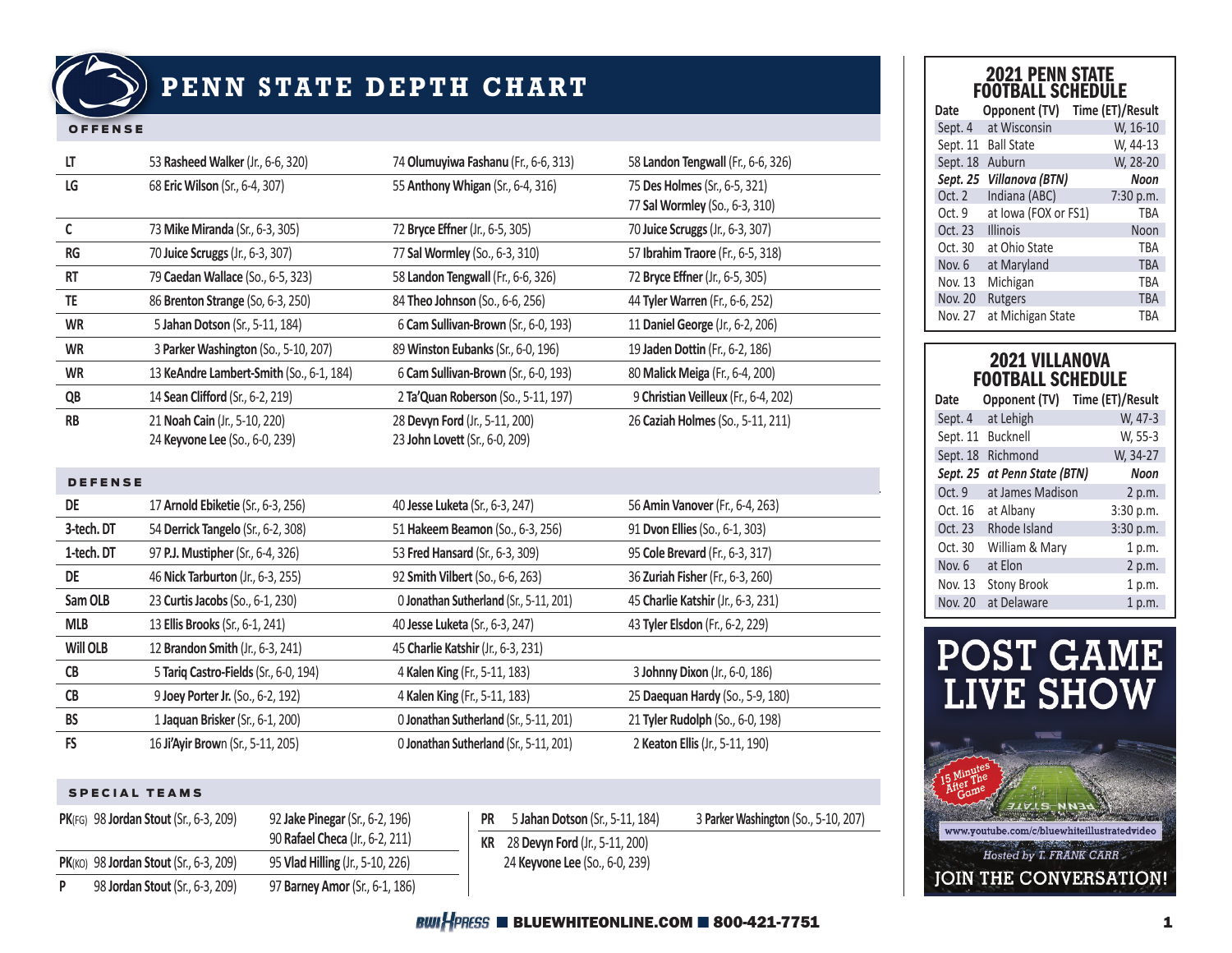# **■ 2021 NITTANY LIONS ROSTER**

| No. Name                                    | Yr<br>Pos             | Ht | Wt  | Hometown             | School                          | No. Name                                      | Pos | Yr                    | Ht | Wt  | Hometown                                   | School                                           | No. Name                                | Pos | Yr                   | Ht  | Wt      | Hometown             |
|---------------------------------------------|-----------------------|----|-----|----------------------|---------------------------------|-----------------------------------------------|-----|-----------------------|----|-----|--------------------------------------------|--------------------------------------------------|-----------------------------------------|-----|----------------------|-----|---------|----------------------|
| 0 Jonathan Sutherland Saf. Sr./Sr. 5-11 201 |                       |    |     | Ottawa, Ontario      | Episcopal (Va.)                 | 28 Devyn Ford                                 |     | RB Jr./Jr. 5-11 200   |    |     | Stafford. Va.                              | North Stafford                                   | 66 Nick Dawkins                         |     | OL So./Fr. 6-4 312   |     |         | Allentown, Pa.       |
| 1 Jaquan Brisker                            | Saf. Sr./Sr.+ 6-1     |    | 200 | Pittsburgh, Pa.      | Lackawanna College              | 29 Sebastian Costantini Saf. Jr./So. 5-11 191 |     |                       |    |     | Collegeville, Pa.                          | Malvern Prep                                     | 68 Eric Wilson                          |     | OL Sr./Sr.+ 6-4      |     | 307     | Minnetrista, Minn.   |
| 2 Keaton Ellis                              | DB Jr./Jr. 5-11 190   |    |     | State College, Pa.   | State College Area              | 30 Bobby Walchak                              |     | Saf. Fr./Fr. 5-11 172 |    |     | Pottsville, Pa.                            | Pottsville Area                                  | 70 Juice Scruggs                        |     | OL Sr./Jr. 6-3 307   |     |         | Ashtabula, Ohio      |
| 2 Ta'Quan Roberson                          | QB Jr./So. 5-11 197   |    |     | Orange, N.J.         | DePaul Catholic                 | 32 Dylan Farronato                            |     | Saf. Jr./So. 5-11 201 |    |     | Lewisburg, Pa.                             | Lewisburg Area                                   | 72 Bryce Effner                         |     | OL Sr./Jr. 6-5 305   |     |         | Aurora, Ill.         |
| 3 Johnny Dixon                              | $CB$ Jr./Jr. $6-0$    |    | 186 | Tampa, Fla.          | Chamberlain                     | 33 Bryce Mostella                             |     | DE So./Fr. 6-6 229    |    |     | Kentwood, Mich.                            | East Kentwood                                    | 73 Mike Miranda                         |     | OL Sr./Sr.           |     | 6-3 305 | Stow, Ohio           |
| 3 Parker Washington                         | WR So./So. 5-10 207   |    |     | Sugar Land, Texas    | William B. Travis               | 34 Dominic DeLuca                             |     | LB Fr./Fr. 6-1 212    |    |     | West Pittston, Pa.                         | <b>Wyoming Area</b>                              | 74 Olumuyiwa Fashanu OL So./Fr. 6-6 313 |     |                      |     |         | Waldorf, Md.         |
| 4 Kalen King                                | CB Fr./Fr. 5-11 183   |    |     | Detroit, Mich.       | Cass Tech                       | 36 Zuriah Fisher                              |     | DE So./Fr. 6-3 260    |    |     | Aliquippa, Pa.                             | Aliquippa                                        | 75 Des Holmes                           |     | OL Sr./Sr. 6-5 321   |     |         | Norristown, Pa.      |
| 5 Tariq Castro-Fields                       | $CB$ Sr./Sr.+ 6-0     |    | 194 | Upper Marlboro, Md.  | Riverdale Baptist School        | 37 Drew Hartlaub                              |     | Saf. Sr./Sr. 5-11 180 |    |     | Hanover, Pa.                               | South Western                                    | 77 Sal Wormley                          |     | OL Jr./So. 6-3 310   |     |         | Newark, N.J.         |
| 5 Jahan Dotson                              | WR Sr./Sr. 5-11 184   |    |     | Nazareth, Pa.        | Nazareth Area                   | 38 Tank Smith                                 |     | RB Jr./So. 5-7 225    |    |     | Pittsburgh, Pa.                            | Penn Hills                                       | 78 G. Israel-Achumba                    |     | OL So./Fr. 6-4 334   |     |         | Bowie, Md.           |
| 6 Cam Sullivan-Brown WR Sr./Sr. 6-0         |                       |    | 193 | Bowie, Md.           | Saint Vincent Pallotti          | 39 Robbie Dwyer                               |     | LB Jr./So. 6-1 258    |    |     | Pringle, Pa.                               | Wyoming Valley West                              | 79 Caedan Wallace                       |     | OL Jr./So. 6-5 323   |     |         | Robbinsville, N.J.   |
| 6 Zakee Wheatley                            | CB Fr./Fr. 6-2        |    | 192 | Crofton, Md.         | Archbishop Spalding             | 40 Jesse Luketa                               |     | LB Sr./Sr. 6-3 247    |    |     | Ottawa, Ontario                            | Mercyhurst Prep (Pa.)                            | 80 Malick Meiga                         |     | WR So./Fr. 6-4 200   |     |         | Saint Jerome, Quebec |
| 7 Jaylen Reed                               | Saf. Fr./Fr. 6-0      |    | 209 | Detroit, Mich.       | Martin Luther King Jr.          | 41 Kobe King                                  |     | LB Fr./Fr. 6-1 245    |    |     | Detroit, Mich.                             | Cass Tech                                        | 81 Henry Fessler                        |     | WR Sr./Jr. 5-10 181  |     |         | Erie, Pa.            |
| 8 Marquis Wilson                            | Ath. Jr./Jr. 5-11 180 |    |     | Windsor, Conn.       | Windsor                         | 42 Jamari Buddin                              |     | LB Fr./Fr. 6-2 221    |    |     | Ypsilanti, Mich.                           | Belleville                                       | 82 Liam Clifford                        |     | WR Fr./Fr. 6-1 200   |     |         | Maineville, Ohio     |
| 9 Joey Porter Jr.                           | CB Jr./So. 6-2        |    | 192 | Bakersfield, Calif.  | North Allegheny (Pa.)           | 43 Tyler Elsdon                               |     | LB So./Fr. 6-2 229    |    |     | Frackville, Pa.                            | North Schuylkill                                 | 83 Justin Weller                        |     | WR Sr./Sr. 6-0       |     | 198     | Sinking Spring, Pa.  |
| 9 Christian Veilleux                        | QB Fr./Fr. 6-4        |    | 202 | Ottawa, Ontario      | The Bullis School               | 44 J. Appiah Darkwa                           |     | DT Jr./So. 6-5 295    |    |     |                                            | N. Rhine-Westphalia, Germany Don Bosco Gymnasium | 84 Theo Johnson                         |     | TE So./So. 6-6 256   |     |         | Windsor, Ontario     |
| 11 Daniel George                            | WR Sr./Jr. 6-2 206    |    |     | Fort Washington, Md. | Oxon Hill                       | 44 Tyler Warren                               |     | TE So./Fr. 6-6 252    |    |     | Mechanicsville. Va.                        | Atlee                                            | 85 Harrison Wallace III                 |     | WR Fr./Fr. 6-1 190   |     |         | Pike Road, Ala.      |
| 12 Brandon Smith                            | LB Jr./Jr. $6-3$      |    | 241 | Louisa, Va.          | Louisa County                   | 45 Charlie Katshir                            |     | LB Sr./Jr. 6-3 231    |    |     | Camp Hill, Pa.                             | Cumberland Valley                                | 86 Brenton Strange                      |     | TE/H Jr./So. 6-3 250 |     |         | Parkersburg, W.Va.   |
| 13 Ellis Brooks                             | LB Sr./Sr. 6-1 241    |    |     | Mechanicsville, Va.  | <b>Benedictine College Prep</b> | 46 Nick Tarburton                             |     | DE Sr./Jr. 6-3 255    |    |     | Green Lane, Pa.                            | Pennridge                                        | 87 Ben Knapp                            |     | TE Fr./Fr. 6-5 245   |     |         | Canton, Pa.          |
| 13 KeAndre Lambert-Smith                    | WR So./So. 6-1 184    |    |     | Norfolk, Va.         | Maury                           | 47 Alex Furmanek                              |     | DT Jr./So. 6-2 278    |    |     | North East, Pa.                            | North East                                       | 87 Benjamin Wilson                      |     | WR Sr./Sr.+ 6-2 212  |     |         | Uniontown, Pa.       |
| 14 A.J. Lytton                              | CB Jr./Jr. 5-11 180   |    |     | Upper Marlboro, Md.  | Wise                            | 48 Tyler Duzansky                             |     | SN Fr./Fr. 6-4 201    |    |     | Wheaton, Ill.                              | St. Francis Prep                                 | 88 Norval Black                         |     | WR Sr./Sr. 6-1 173   |     |         | Germantown, Md.      |
| 14 Sean Clifford                            | QB Sr./Sr. 6-2        |    | 219 | Cincinnati, Ohio     | Saint Xavier                    | 48 Cody Romano                                |     | Saf. Sr./Jr. 6-2 222  |    |     | Newton, N.J.                               | <b>Blair Academy</b>                             | 89 Winston Eubanks                      |     | WR Sr./Sr. 6-0 196   |     |         | Philadelphia, Pa.    |
| 15 Enzo Jennings                            | Saf. So./Fr. 6-1      |    | 194 | Detroit, Mich.       | Oak Park                        | 49 Michael Wright                             |     | SN So./Fr. 6-1 211    |    |     | Roswell, Ga.                               | <b>Blessed Trinity</b>                           | 89 Grayson Kline                        |     | TE/H Sr./Jr. 6-5 257 |     |         | Sinking Spring, Pa.  |
| 16 Ji'Ayir Brown                            | Saf. Sr./Sr. 5-11 205 |    |     | Trenton, N.J.        | Lackawanna College              | 50 Max Chizmar                                |     | LB Sr./Sr. 6-2 231    |    |     | Mars, Pa.                                  | Mars Area                                        | 90 Rafael Checa                         |     | PK Sr./Jr. 6-2 211   |     |         | Chevy Chase, Md.     |
| 16 Khalil Dinkins                           | TE Fr./Fr. 6-4        |    | 226 | Wexford, Pa.         | North Allegheny                 | 50 WIll Knutsson                              |     | OL Sr./Jr. 6-2 320    |    |     | Fredericksburg, Va.                        | McDonogh School                                  | 90 Rodney McGraw                        |     | DE Fr./Fr. 6-5 253   |     |         | Chicago, Ill.        |
| 17 Arnold Ebiketie                          | DE Sr./Sr. 6-3        |    | 256 | Silver Spring, Md.   | Albert Einstein                 | 51 Hakeem Beamon                              |     | DT Jr./So. 6-3 256    |    |     | Midlothian, Va.                            | Manchester                                       | 91 Dvon Ellies                          |     | DT Jr./So. 6-1 303   |     |         | Burtonsville, Md.    |
| 17 Mason Stahl                              | QB So./Fr. 6-0        |    | 202 | Pittsburgh, Pa.      | Baldwin                         | 51 Jimmy Christ                               |     | OL So./Fr. 6-7 302    |    |     | Sterling, Va.                              | Dominion                                         | 91 Chris Stoll                          |     | SN Sr./Sr. 6-2 249   |     |         | Westerville, Ohio    |
| 18 Davon Townley Jr.                        | DE Fr./Fr. 6-6        |    | 252 | Minneapolis, Minn.   | North Community                 | 52 Jordan van den Berg DT Fr./Fr. 6-3 292     |     |                       |    |     | Johannesburg, South Africa Iowa Western CC |                                                  | 92 Jake Pinegar                         |     | PK Sr./Sr. 6-2 196   |     |         | Ankeny, Iowa         |
| 19 Jaden Dottin                             | WR So./Fr. 6-2        |    | 186 | Cambridge, Mass.     | Suffield Academy (Conn.)        | 52 Blake Zalar                                |     | OL Jr./So. 6-1 296    |    |     | Coal Township, Pa.                         | Shamokin Area                                    | 92 Smith Vilbert                        |     | DE Jr./So. 6-6 263   |     |         | Monsey, N.Y.         |
| 20 Adisa Isaac                              | DE Jr./Jr. 6-4        |    | 244 | Brooklyn, N.Y.       | Canarsie                        | 53 Fred Hansard                               |     | DT Sr./Sr. 6-3 309    |    |     | Burlington, N.J.                           | The Hun School                                   | 93 Bradley King                         |     | P Sr./Sr. 6-2 214    |     |         | Geneva, Ill.         |
| 21 Noah Cain                                | RB Jr./Jr. 5-10       |    | 220 | Baton Rouge, La.     | IMG Academy (Fla.)              | 53 Rasheed Walker                             |     | OL Sr./Jr. 6-6        |    | 320 | Waldorf, Md.                               | North Point                                      | 94 Sander Sahaydak                      |     | PK Fr./Fr.           | 6-0 | 162     | Bethlehem, Pa.       |
| 21 Tyler Rudolph                            | Saf. Jr./So. 6-0      |    | 198 | Waterbury, Conn.     | St. Thomas More                 | 54 Derrick Tangelo                            |     | DT Sr./Sr.+ 6-2 308   |    |     | Gaithersburg, Md.                          | The Bullis School                                | 94 Jake Wilson                          |     | DE So./Fr. 6-3 247   |     |         | Nazareth, Pa.        |
| 23 Curtis Jacobs                            | LB So./So. 6-1 230    |    |     | Glen Burnie, Md.     | McDonogh                        | 55 Fatorma Mulbah                             |     | DT So./Fr. 6-3 296    |    |     | Harrisburg, Pa.                            | Susquehanna                                      | 95 Cole Brevard                         |     | DT So./Fr. 6-3 317   |     |         | Carmel, Ind.         |
| 23 John Lovett                              | RB Sr./Sr.+ 6-0 209   |    |     | Burlington, N.J.     | Cherokee                        | 55 Anthony Whigan                             |     |                       |    |     | OL Sr./Sr. 6-4 316 Lexington Park, Md.     | <b>Great Mills</b>                               | 95 Vlad Hilling                         |     | PK Jr./So. 5-10 226  |     |         | Hollidaysburg, Pa.   |
| 24 Jeffrey Davis Jr.                        | CB Fr./Fr. 6-0 174    |    |     | Bristol, Conn.       | Kingswood Oxford                | 56 Amin Vanover                               |     | DT So./Fr. 6-4 263    |    |     | Newark, N.J.                               | St. Joseph's Regional                            | 96 Barney Amor                          |     | P Sr./Sr. 6-1 186    |     |         | Gilly, Switzerland   |
| 24 Keyvone Lee                              | RB So./So. 6-0 239    |    |     | St. Petersburg, Fla. | American Collegiate             | 57 Ibrahim Traore                             |     | OL So./Fr. 6-5 318    |    |     | Bronx, N.Y.                                | Frederick Douglass                               | 97 P.J. Mustipher                       |     | DT Sr./Sr. 6-4 326   |     |         | Owings Mills, Md.    |
| 25 Daequan Hardy                            | CB Jr./So. 5-9 180    |    |     | Pittsburgh, Pa.      | Penn Hills                      | 58 Landon Tengwall                            |     | OL Fr./Fr. 6-6 326    |    |     | Annapolis, Md.                             | Our Lady of Good Counsel                         | 98 Jordan Stout                         |     | K/P Sr./Sr. 6-3 209  |     |         | Cedar Bluff, Va.     |
| 26 Caziah Holmes                            | RB So./So. 5-11 211   |    |     | Titusville, Fla.     | Cocoa                           | 59 Kaleb Konigus                              |     | OL Sr./Jr. 6-2 306    |    |     | Lehman, Pa.                                | Lake-Lehman                                      | 98 Dan Vasey                            |     | DE Sr./Sr. 6-4 240   |     |         | Lackawaxen, Pa.      |
| 27 Aeneas Hawkins                           | DT Sr./Jr. 6-2 287    |    |     | Cincinnati, Ohio     | Moeller                         | 60 Seth Nevills                               |     | OL Jr. 6-4 301        |    |     | Clovis, Calif.                             | Clovis                                           | 99 Coziah Izzard                        |     | DT So./Fr. 6-3 295   |     |         | Columbia, Md.        |
| 27 Ethan Susen                              | CB Fr./Fr. 5-10 170   |    |     | New Wilmington, Pa.  | Wilmington                      | 61 Ryan Wills                                 |     | OL Fr. 6-4 287        |    |     | Glenside, Pa.                              | LaSalle College                                  | 99 Gabe Nwosu                           |     | P Fr./Fr. 6-6 302    |     |         | Derwood, Md.         |

|    | No. Name              | Pos | Yr                | Ht       | Wt  | Hometown                                         | School                     |
|----|-----------------------|-----|-------------------|----------|-----|--------------------------------------------------|----------------------------|
|    | 28 Devyn Ford         | RB  | Jr/Jr.            | $5 - 11$ | 200 | Stafford, Va.                                    | North Stafford             |
| 29 | Sebastian Costantini  |     | Saf. Jr./So. 5-11 |          | 191 | Collegeville, Pa.                                | Malvern Prep               |
| 30 | <b>Bobby Walchak</b>  |     | Saf. Fr./Fr. 5-11 |          | 172 | Pottsville, Pa.                                  | Pottsville Area            |
| 32 | Dylan Farronato       |     | Saf. Jr./So. 5-11 |          | 201 | Lewisburg, Pa.                                   | Lewisburg Area             |
| 33 | <b>Bryce Mostella</b> |     | DE So./Fr.        | $6-6$    | 229 | Kentwood, Mich.                                  | East Kentwood              |
| 34 | Dominic DeLuca        | LB  | Fr./Fr.           | $6-1$    | 212 | West Pittston, Pa.                               | <b>Wyoming Area</b>        |
| 36 | Zuriah Fisher         |     | DE So./Fr.        | $6-3$    | 260 | Aliquippa, Pa.                                   | Aliquippa                  |
| 37 | Drew Hartlaub         |     | Saf. Sr./Sr.      | $5 - 11$ | 180 | Hanover, Pa.                                     | South Western              |
| 38 | <b>Tank Smith</b>     |     | RB Jr./So.        | $5 - 7$  | 225 | Pittsburgh, Pa.                                  | Penn Hills                 |
| 39 | Robbie Dwyer          |     | $LB$ Jr./So.      | $6-1$    | 258 | Pringle, Pa.                                     | <b>Wyoming Valley West</b> |
| 40 | Jesse Luketa          | LB  | $Sr/Sr$ .         | $6-3$    | 247 | Ottawa, Ontario                                  | Mercyhurst Prep (Pa.)      |
| 41 | Kobe King             |     | LB Fr./Fr.        | $6-1$    | 245 | Detroit, Mich.                                   | Cass Tech                  |
| 42 | Jamari Buddin         | LB  | Fr./Fr.           | $6 - 2$  | 221 | Ypsilanti, Mich.                                 | <b>Belleville</b>          |
| 43 | <b>Tyler Elsdon</b>   |     | LB So./Fr.        | $6 - 2$  | 229 | Frackville, Pa.                                  | North Schuylkill           |
| 44 | J. Appiah Darkwa      | DT  | Jr./So.           | $6-5$    | 295 | N. Rhine-Westphalia, Germany Don Bosco Gymnasium |                            |
| 44 | Tyler Warren          |     | TE So./Fr.        | 6-6      | 252 | Mechanicsville, Va.                              | Atlee                      |
| 45 | Charlie Katshir       | LB  | Sr/Jr             | $6-3$    | 231 | Camp Hill, Pa.                                   | <b>Cumberland Valley</b>   |
| 46 | Nick Tarburton        | DE  | Sr./Jr.           | $6-3$    | 255 | Green Lane, Pa.                                  | Pennridge                  |
| 47 | Alex Furmanek         | DT  | Jr./So.           | $6 - 2$  | 278 | North East, Pa.                                  | North East                 |
| 48 | Tyler Duzansky        | SN  | Fr./Fr.           | $6 - 4$  | 201 | Wheaton, Ill.                                    | St. Francis Prep           |
| 48 | Cody Romano           |     | Saf. Sr./Jr.      | $6 - 2$  | 222 | Newton, N.J.                                     | <b>Blair Academy</b>       |
| 49 | Michael Wright        |     | SN So./Fr.        | $6-1$    | 211 | Roswell, Ga.                                     | <b>Blessed Trinity</b>     |
| 50 | Max Chizmar           | LB  | Sr./Sr.           | $6 - 2$  | 231 | Mars, Pa.                                        | Mars Area                  |
| 50 | <b>WIII Knutsson</b>  | OL  | Sr./Jr.           | $6 - 2$  | 320 | Fredericksburg, Va.                              | McDonogh School            |
| 51 | Hakeem Beamon         |     | DT Jr./So.        | $6-3$    | 256 | Midlothian, Va.                                  | Manchester                 |
| 51 | Jimmy Christ          |     | OL So./Fr.        | $6 - 7$  | 302 | Sterling, Va.                                    | Dominion                   |
| 52 | Jordan van den Berg   | DT  | Fr./Fr.           | $6-3$    | 292 | Johannesburg, South Africa Iowa Western CC       |                            |
| 52 | <b>Blake Zalar</b>    |     | OL Jr./So.        | $6-1$    | 296 | Coal Township, Pa.                               | Shamokin Area              |
| 53 | Fred Hansard          |     | DT Sr./Sr.        | $6-3$    | 309 | Burlington, N.J.                                 | The Hun School             |
| 53 | Rasheed Walker        | OL  | Sr./Jr.           | 6-6      | 320 | Waldorf, Md.                                     | North Point                |
| 54 | Derrick Tangelo       |     | $DT$ Sr./Sr.+     | $6 - 2$  | 308 | Gaithersburg, Md.                                | The Bullis School          |
|    | 55 Fatorma Mulbah     |     | DT So./Fr.        | $6-3$    | 296 | Harrisburg, Pa.                                  | Susquehanna                |
|    | 55 Anthony Whigan     |     | OL Sr./Sr. 6-4    |          | 316 | Lexington Park, Md.                              | <b>Great Mills</b>         |
|    | 56 Amin Vanover       |     | DT So./Fr.        | $6-4$    | 263 | Newark, N.J.                                     | St. Joseph's Regional      |
| 57 | Ibrahim Traore        |     | OL So./Fr.        | $6-5$    | 318 | Bronx, N.Y.                                      | <b>Frederick Douglass</b>  |
| 58 | Landon Tengwall       | OL  | Fr./Fr.           | 6-6      | 326 | Annapolis, Md.                                   | Our Lady of Good Counsel   |
| 59 | Kaleb Konigus         | OL  | Sr/Jr.            | $6-2$    | 306 | Lehman, Pa.                                      | Lake-Lehman                |
| 60 | Seth Nevills          | OL  | Jr.               | 6-4      | 301 | Clovis, Calif.                                   | Clovis                     |
| 61 | Ryan Wills            | OL  | Fr.               | $6 - 4$  | 287 | Glenside, Pa.                                    | LaSalle College            |

|    | No. Name                | Pos | Yr              | Ht       | Wt  | Hometown             | School                       |
|----|-------------------------|-----|-----------------|----------|-----|----------------------|------------------------------|
|    | 66 Nick Dawkins         |     | OL So./Fr.      | $6 - 4$  | 312 | Allentown, Pa.       | Parkland                     |
|    | 68 Eric Wilson          |     | OL Sr./Sr.+     | $6 - 4$  | 307 | Minnetrista, Minn.   | Benilde-St. Margaret's       |
| 70 | Juice Scruggs           |     | OL Sr./Jr.      | $6 - 3$  | 307 | Ashtabula, Ohio      | Cathedral Prep (Pa.)         |
| 72 | <b>Bryce Effner</b>     | OL. | Sr/Jr.          | 6-5      | 305 | Aurora, Ill.         | Metea Valley                 |
|    | 73 Mike Miranda         |     | OL Sr./Sr.      | $6-3$    | 305 | Stow, Ohio           | Stow-Munroe Falls            |
| 74 | Olumuyiwa Fashanu       |     | OL So./Fr.      | 6-6      | 313 | Waldorf, Md.         | Gonzaga College High         |
| 75 | Des Holmes              |     | OL Sr./Sr.      | $6-5$    | 321 | Norristown, Pa.      | Cardinal O'Hara              |
| 77 | Sal Wormley             |     | OL Jr./So.      | $6-3$    | 310 | Newark, N.J.         | Smyrna (Del.)                |
| 78 | G. Israel-Achumba       |     | OL So./Fr.      | $6 - 4$  | 334 | Bowie, Md.           | DeMatha                      |
| 79 | Caedan Wallace          |     | OL Jr./So.      | 6-5      | 323 | Robbinsville, N.J.   | The Hun School               |
| 80 | Malick Meiga            |     | WR So./Fr.      | $6 - 4$  | 200 | Saint Jerome, Quebec | Cegep du Vieux               |
| 81 | Henry Fessler           |     | WR Sr./Jr.      | $5 - 10$ | 181 | Erie, Pa.            | Cathedral Prep               |
|    | 82 Liam Clifford        |     | WR Fr./Fr.      | $6 - 1$  | 200 | Maineville, Ohio     | St. Xavier                   |
|    | 83 Justin Weller        |     | WR Sr./Sr.      | $6-0$    | 198 | Sinking Spring, Pa.  | Wilson                       |
|    | 84 Theo Johnson         |     | TE So./So. 6-6  |          | 256 | Windsor, Ontario     | <b>Holy Names Catholic</b>   |
|    | 85 Harrison Wallace III |     | WR Fr./Fr.      | 6-1      | 190 | Pike Road, Ala.      | Pike Road                    |
|    | 86 Brenton Strange      |     | TE/H Jr./So.    | $6-3$    | 250 | Parkersburg, W.Va.   | Parkersburg                  |
|    | 87 Ben Knapp            |     | TE Fr./Fr.      | $6-5$    | 245 | Canton, Pa.          | Canton                       |
| 87 | Benjamin Wilson         |     | WR $Sr./Sr.+$   | $6 - 2$  | 212 | Uniontown, Pa.       | Uniontown                    |
|    | 88 Norval Black         |     | WR Sr./Sr.      | $6-1$    | 173 | Germantown, Md.      | Lackawanna College           |
| 89 | <b>Winston Eubanks</b>  |     | WR Sr./Sr.      | $6-0$    | 196 | Philadelphia, Pa.    | LaSalle College              |
| 89 | Grayson Kline           |     | TE/H Sr./Jr.    | $6-5$    | 257 | Sinking Spring, Pa.  | Warwick                      |
| 90 | Rafael Checa            |     | PK Sr./Jr.      | $6 - 2$  | 211 | Chevy Chase, Md.     | St. John's College H.S.      |
| 90 | Rodney McGraw           |     | DE Fr./Fr.      | $6-5$    | 253 | Chicago, Ill.        | Elkhart Central (Ind.)       |
|    | 91 Dvon Ellies          |     | DT Jr./So.      | $6 - 1$  | 303 | Burtonsville, Md.    | McDonogh School              |
| 91 | Chris Stoll             |     | SN Sr./Sr.      | $6 - 2$  | 249 | Westerville, Ohio    | St. Francis DeSales          |
|    | 92 Jake Pinegar         |     | PK Sr./Sr.      | $6 - 2$  | 196 | Ankeny, Iowa         | Ankeny Centennial            |
|    | 92 Smith Vilbert        |     | DE Jr./So.      | $6-6$    | 263 | Monsey, N.Y.         | St. Joseph's Regional (N.J.) |
| 93 | <b>Bradley King</b>     | P   | Sr.Sr.          | $6 - 2$  | 214 | Geneva, Ill.         | Geneva Community             |
| 94 | Sander Sahaydak         |     | PK Fr./Fr.      | $6-0$    | 162 | Bethlehem, Pa.       | Liberty                      |
|    | 94 Jake Wilson          |     | DE So./Fr.      | $6-3$    | 247 | Nazareth, Pa.        | Nazareth                     |
|    | 95 Cole Brevard         |     | DT So./Fr.      | $6 - 3$  | 317 | Carmel, Ind.         | Carmel                       |
|    | 95 Vlad Hilling         |     | PK Jr./So. 5-10 |          | 226 | Hollidaysburg, Pa.   | Hollidaysburg                |
| 96 | <b>Barney Amor</b>      | P   | Sr./Sr.         | $6-1$    | 186 | Gilly, Switzerland   | Central Bucks East (Pa.)     |
| 97 | P.J. Mustipher          | DT  | Sr/Sr.          | $6 - 4$  | 326 | Owings Mills, Md.    | McDonogh School              |
| 98 | Jordan Stout            |     | K/P Sr./Sr.     | 6-3      | 209 | Cedar Bluff, Va.     | Honaker                      |
| 98 | Dan Vasey               |     | DE Sr./Sr.      | $6 - 4$  | 240 | Lackawaxen, Pa.      | Wallenpaupack                |
| 99 | Coziah Izzard           |     | DT So./Fr.      | $6-3$    | 295 | Columbia, Md.        | DeMatha                      |
| 99 | Gabe Nwosu              | P   | Fr./Fr.         | $6-6$    | 302 | Derwood, Md.         | The Bullis School            |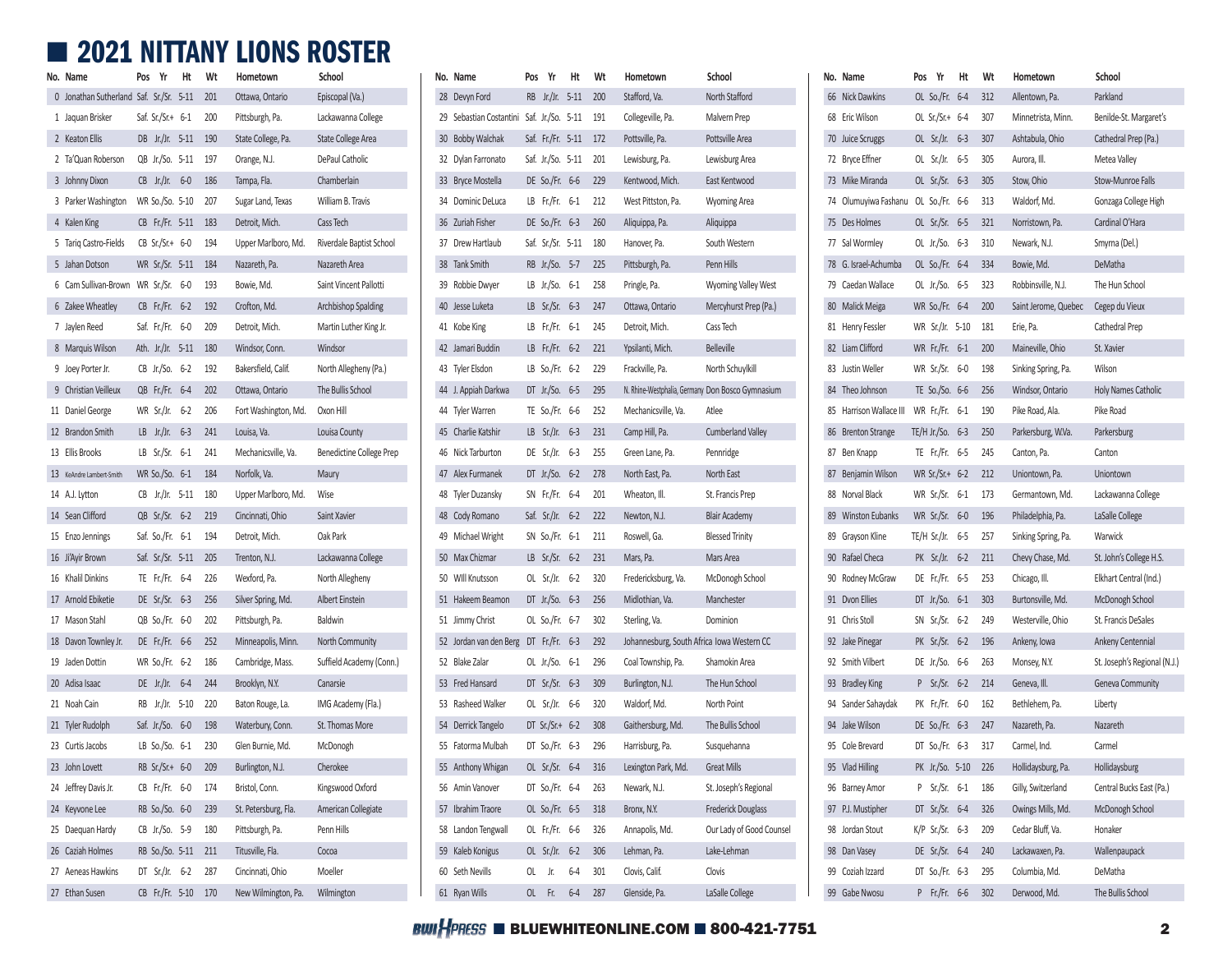# **VILLANOVA DEPTH CHART**

#### OFFENSE

| LT        | 71 Kofi Appiah (Sr., 6-6, 305)      | 74 Temi Ajirotutu (R-Fr., 6-4, 310) |
|-----------|-------------------------------------|-------------------------------------|
| LG        | 73 Michael Corbi (Sr., 6-3, 335)    | 66 James Petrovcik (Jr., 6-3, 295)  |
|           | 62 Colin Gamroth (Sr., 6-4, 305)    | 69 Jake Picard (R-Fr., 6-3, 290)    |
| <b>RG</b> | 67 MJ Dumas (Sr., 6-3, 320)         | 66 James Petrovcik (Jr., 6-3, 295)  |
| RT        | 79 Nick Torres (Jr., 6-6, 320)      | 70 Wyatt Hummel (So., 6-6, 290)     |
| TE        | 86 Todd Summers (Sr., 6-5, 250)     | 87 Charlie Gilroy (Sr., 6-5, 255)   |
| <b>WR</b> | 10 Dez Boykin (Sr., 5-9, 195)       | 27 Jared Wolfe (Sr., 6-1, 195)      |
| <b>WR</b> | 19 Rayjoun Pringle (Jr., 5-9, 185)  | 15 Jaquan Allen (So., 6-1, 205)     |
| <b>WR</b> | 11 Jaaron Hayek (Jr., 6-1, 195)     | 80 Andrew Perez (Sr., 6-2, 200)     |
| QB        | 12 Daniel Smith (Sr., 6-0, 190)     | 14 Connor Watkins (So., 6-3, 215)   |
| <b>RB</b> | 1 Justin Covington (Sr., 5-11, 225) | 28 DeeWil Barlee (Jr., 5-8, 195)    |

| <b>DEFENSE</b>       |                                      |                                     |           |                                     |                                    |
|----------------------|--------------------------------------|-------------------------------------|-----------|-------------------------------------|------------------------------------|
| DE                   | 92 Malik Fisher (Sr., 6-4, 265)      | 99 CJ Pressley (Jr., 6-4, 285)      |           |                                     |                                    |
| DT                   | 78 Peter Fallon (Sr., 6-3, 295)      | 46 Jared Nelson (Sr., 6-3, 295)     |           |                                     |                                    |
| DE                   | 94 Garrett Zobel (Jr., 6-2, 290)     | 90 Jake Green (R-Fr., 6-0, 285)     |           |                                     |                                    |
| LB                   | 48 Owen Thomas (Jr., 6-4, 245)       | 9 Mike Ruane (Sr., 6-0, 230)        |           |                                     |                                    |
| <b>MLB</b>           | 43 Forrest Rhyne (Sr., 6-1, 235)     | 42 Timmy Furgeson (R-Fr., 6-2, 215) |           |                                     |                                    |
| LB                   | 29 Amin Black (Sr., 5-9, 225)        | 4 Qwahsin Townsel (Jr., 6-0, 225)   |           |                                     |                                    |
| CB                   | 41 Christian Benford (Sr., 6-1, 205) | 23 Isas Waxter (Jr., 6-2, 210)      |           |                                     |                                    |
| CB                   | 2 Denzel Williams (Sr., 5-10, 190)   | 38 John Rhodan (R-Fr., 5-11, 170)   |           |                                     |                                    |
| <b>FS</b>            | 7 Jalen Goodman (So., 6-0, 195)      | 25 Christian Sapp (Fr., 6-0, 190)   |           |                                     |                                    |
| <b>WS</b>            | 40 Ty Trinh (R-Fr., 5-11, 190)       | 34 Ethan Potter (R-Fr., 5-11, 205)  |           |                                     |                                    |
| SS                   | 17 Nowoola Awopetu (Sr., 5-11, 200)  | 24 Darius Pickett (Jr., 6-0, 185)   |           |                                     |                                    |
| <b>SPECIAL TEAMS</b> |                                      |                                     |           |                                     |                                    |
| <b>PK</b>            | 97 Cole Bunce (Sr., 5-10, 180)       | 93 William Bartel (So., 5-9, 175)   | KR        | 17 Nowoola Awopetu (Sr., 5-11, 200) | 10 Dez Boykin (Sr., 5-9, 195)      |
| P                    | 96 Nathan Fondacaro (Sr., 5-10, 190) | 93 William Bartel (So., 5-9, 175)   | <b>PR</b> | 27 Jared Wolfe (Sr., 6-1, 195)      | 19 Rayjoun Pringle (Jr., 5-9, 185) |
| LS                   | 58 Ben Wheless (Fr., 5-11, 210)      | 51 Joey D'Antonio (Sr., 5-9, 190)   |           |                                     |                                    |
| Н                    | 51 Joey D'Antonio (Sr., 5-9, 190)    | 18 Matt O'Connor (Jr., 6-2, 205)    |           |                                     |                                    |